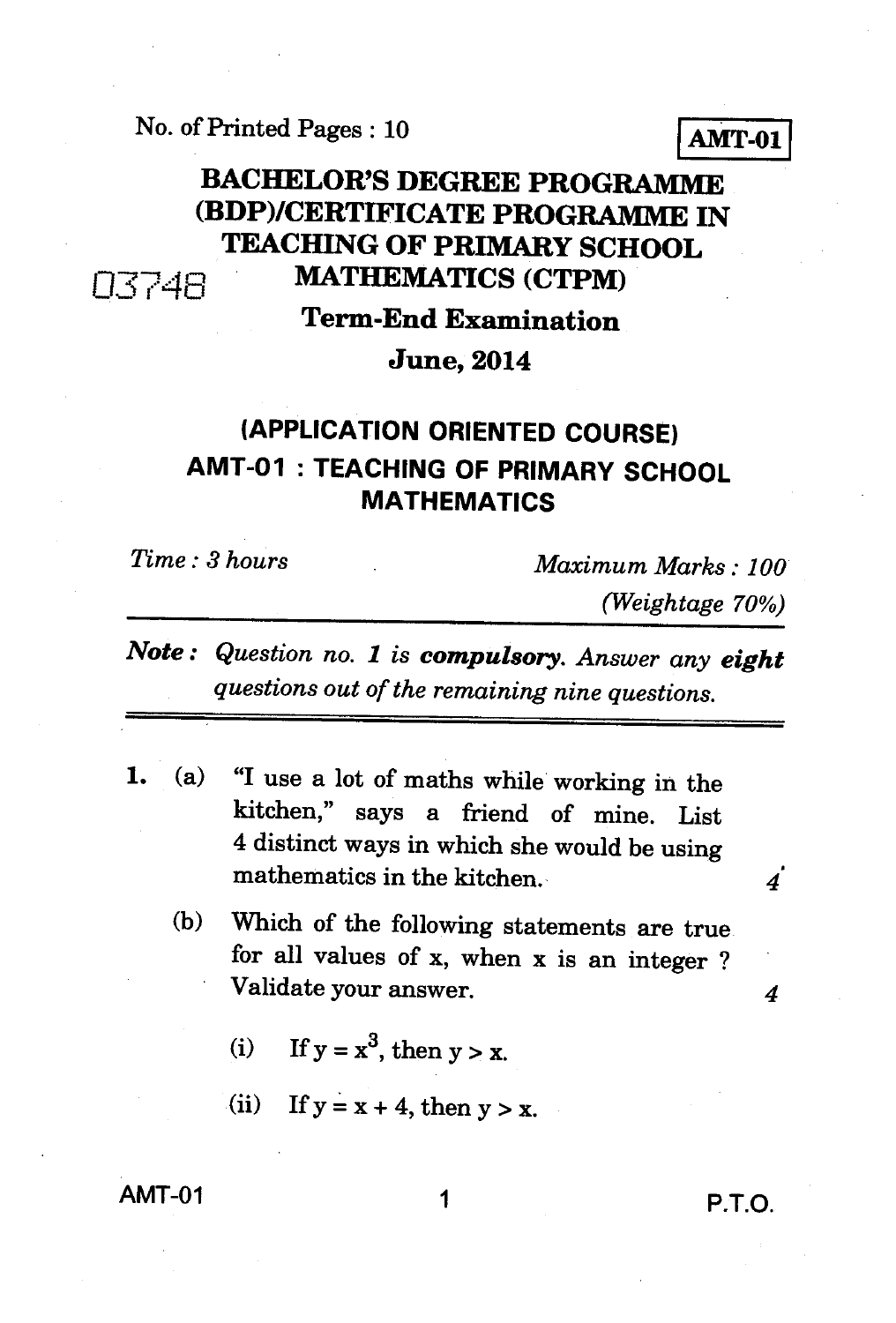- (c) (i) What do you mean by a half of a whole ? Give its pictorial representation.
	- (ii) Give an activity for a class of 30 children to help them understand the importance of equal parts depicting fractions.
- (d) State whether the following statements are *true* or *false* giving reasons for your answer :
	- (i) Mathematics teaching and learning<br>needs to be linked to real life linked to experiences.
	- (ii) Lack of understanding of mathematical<br>concents affects learning of learning mathematics.
	- (iii) Minimum number of straight lines needed to make a closed figure is 4.
- 2. (a) What is E-L-P-S sequence of learning a concept ? Illustrate this in the context of teaching the concept of decimal fractions to the children of Class-4.
	- (b) Explain the difference between capacity and volume. Devise an activity to help children of Class-5 understand this difference.
- 3. (a) What do you understand by closed and open figures ? Explain giving two distinct examples of each. Give a detailed activity to help children distinguish between open and closed figures.
	- (b) Give an example of a situation that shows the confusion in children of Class-1 about left and right. Devise an activity to help children overcome this confusion.

**AMT-01 2** 

 $\boldsymbol{4}$ 

6

4

6

 $\boldsymbol{\kappa}$ 

 $\overline{2}$ 

*4*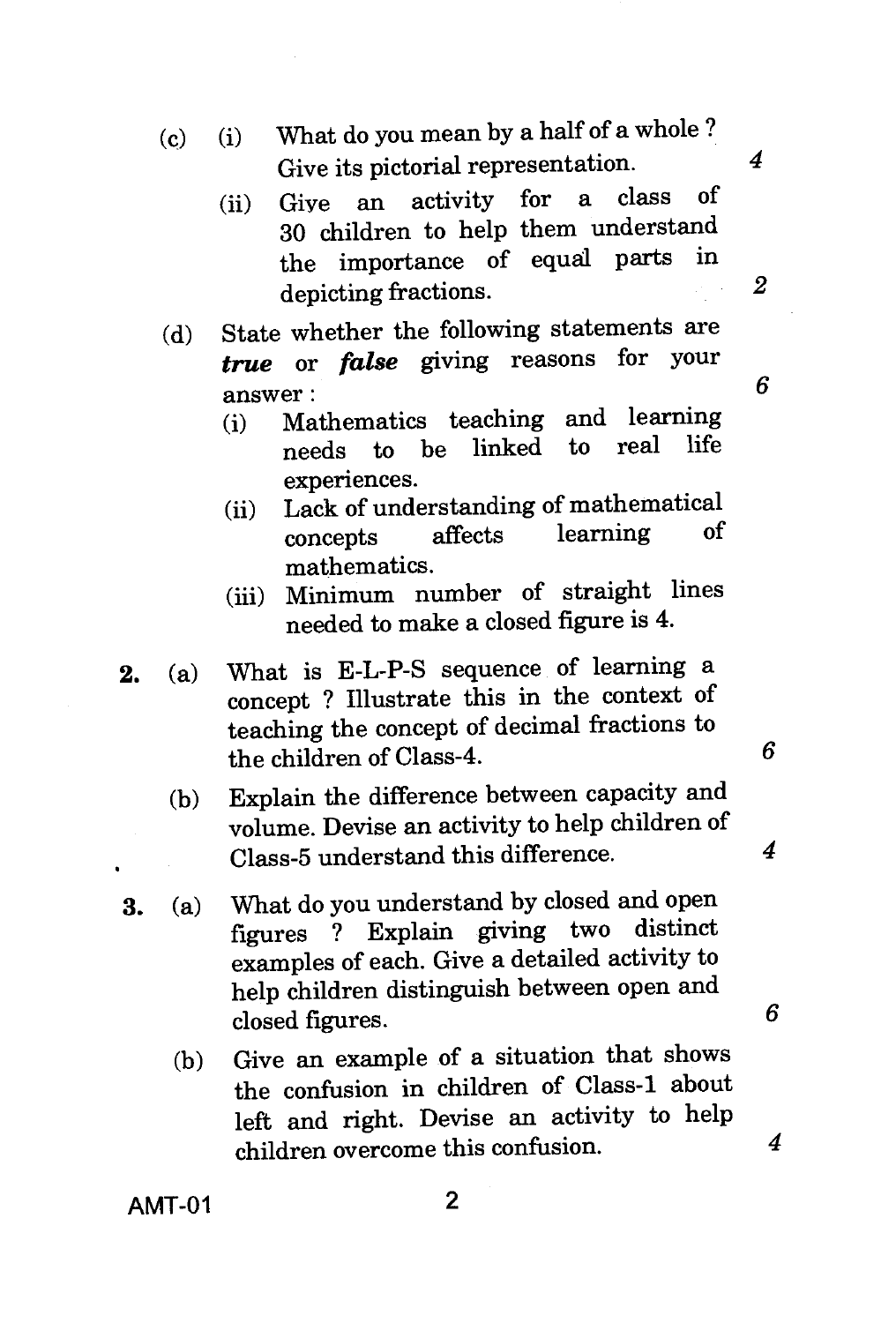concept of an angle. (b) When Ragini was asked to subtract 1 hour 40 minutes from 2 hrs 15 minutes, she gave the answer as 1 hour 25 minutes. What could be the reason for her answer ? How would you help her rectify her error ? (c) Represent  $\frac{4}{5} - \frac{1}{3}$  pictorially. **5.** (a) Give two distinct types of activities to convince a child that division by a fraction is multiplication by its reciprocal. (b) What is the binary system of representing numbers ? How many digits does it use ? How would you represent 21 in binary number system ? (c) Give an example to illustrate that mathematics is a hierarchically structured discipline. **6.** (a) Give an example each with justification to illustrate the following statements : (i) A child can recite number names even if she cannot count. (ii) Children know some mathematics before they enter formal school. (iii) Understanding of multiplication tables is important to understand

**4.** (a) Give twa distinct activities to assess the

understanding of Class-5 children about the

**AMT-01 3 P.T.O.** 

 $\boldsymbol{4}$ 

4

 $\overline{2}$ 

 $\boldsymbol{4}$ 

 $\boldsymbol{4}$ 

 $\overline{2}$ 

 $6 -$ 

multiplication of numbers.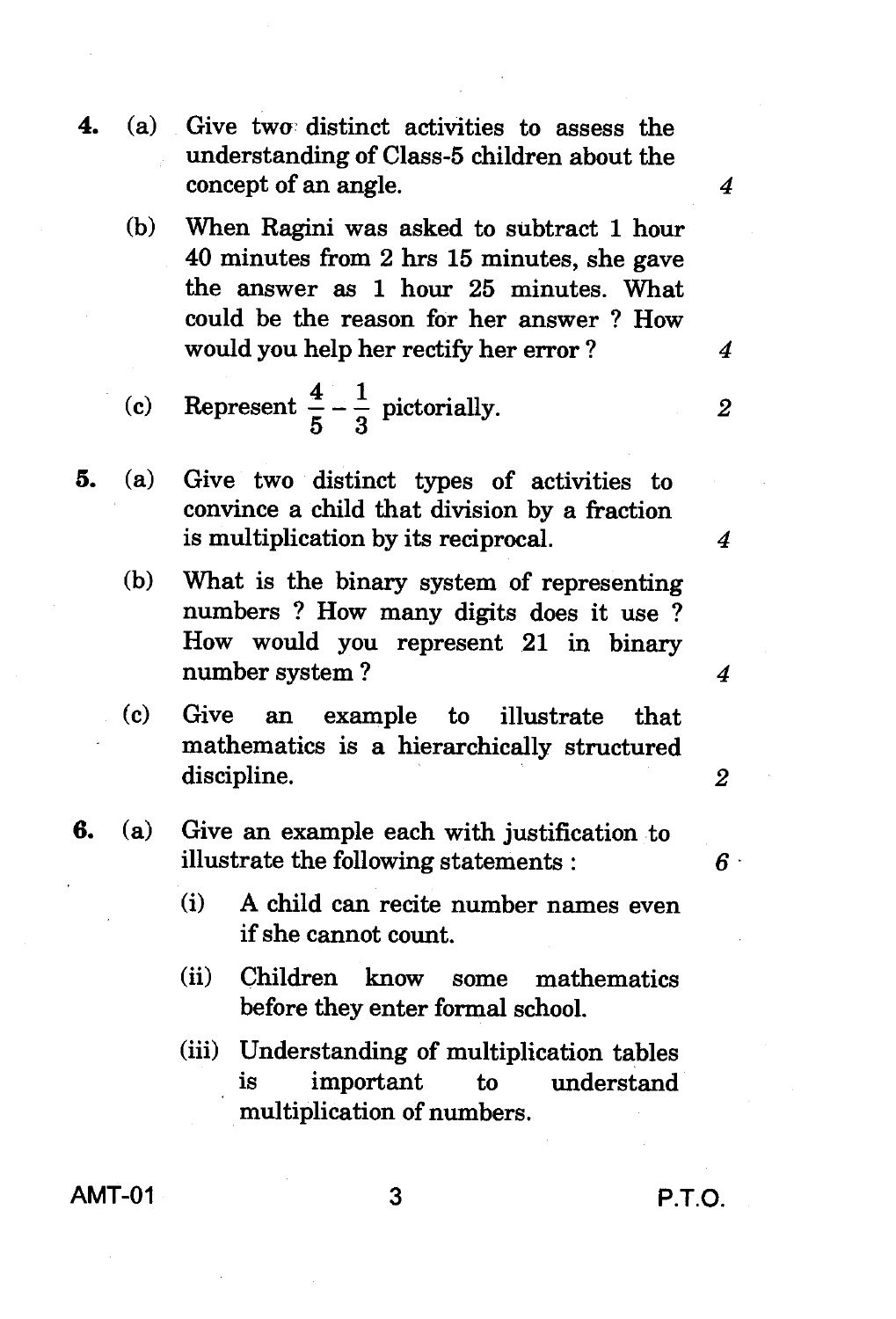- (b) What is the difference between repetition and rote learning ? Explain this in the context of introducing children to multiplication of numbers. 4
- **7.** (a) Suresh, a Class-5 student, says that to find the cost of painting a room with sides  $\mathcal{U}$ , 'b' and 'h', he needs to find the product of  $l \times b \times h$  and then find the cost of painting. Do you agree with him ? Give reasons for your answer.

How would you help him to calculate the cost of painting a room ? *4* 

- (b) What are the standard units of measuring volume ? What is the need for using standard units for measurement of volume ?
- (c) Give two distinct activities for Class-4 children to introduce the concept of division of numbers. *4*
- **8.** (a) Devise an outdoor game to help children estimate distances. *2* 
	- (b) What is meant by saying that "errors made by children are a part of their learning" ? Illustrate it using the examples of addition of numbers.
	- (c) Give one example of deductive logic in mathematics. *2*
	- (d) What is meant by 'concrete to abstract' ? Explain this in the context of symmetry in figures. *2*

2

 $\boldsymbol{4}$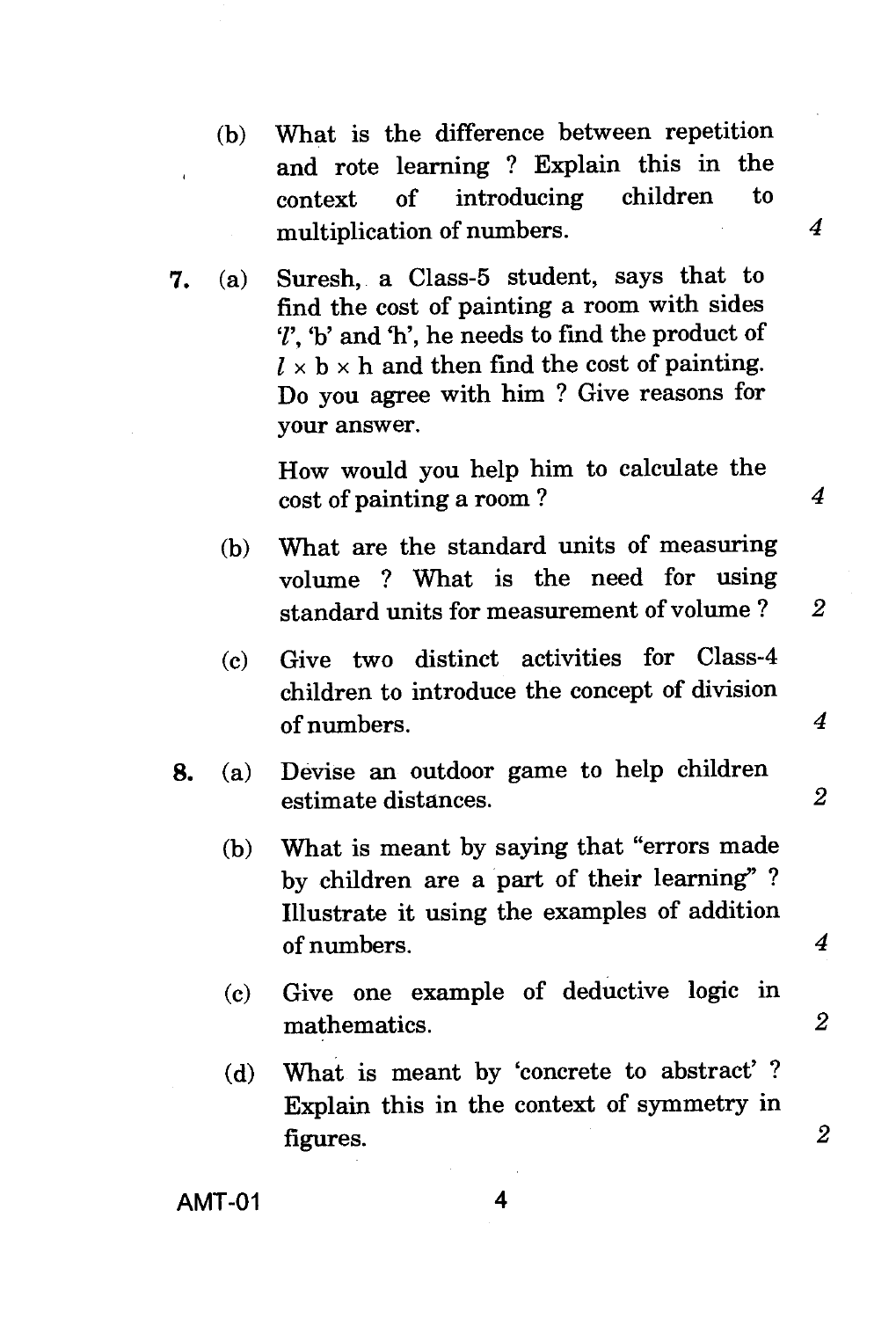- 9. (a) Give three word problems, each of a different category, that are represented by  $7 \times 5 = 35$ . Which one of these would children find more difficult to understand and why ? 7
	- (b) Suggest a group activity which can be used to help Class-1 children learn addition facts. 3
- 10. List five guidelines for preparing a lesson plan. Illustrate each of them in the context of teaching children the concept of place value. *10*

**AMT-01 5 P.T.O.**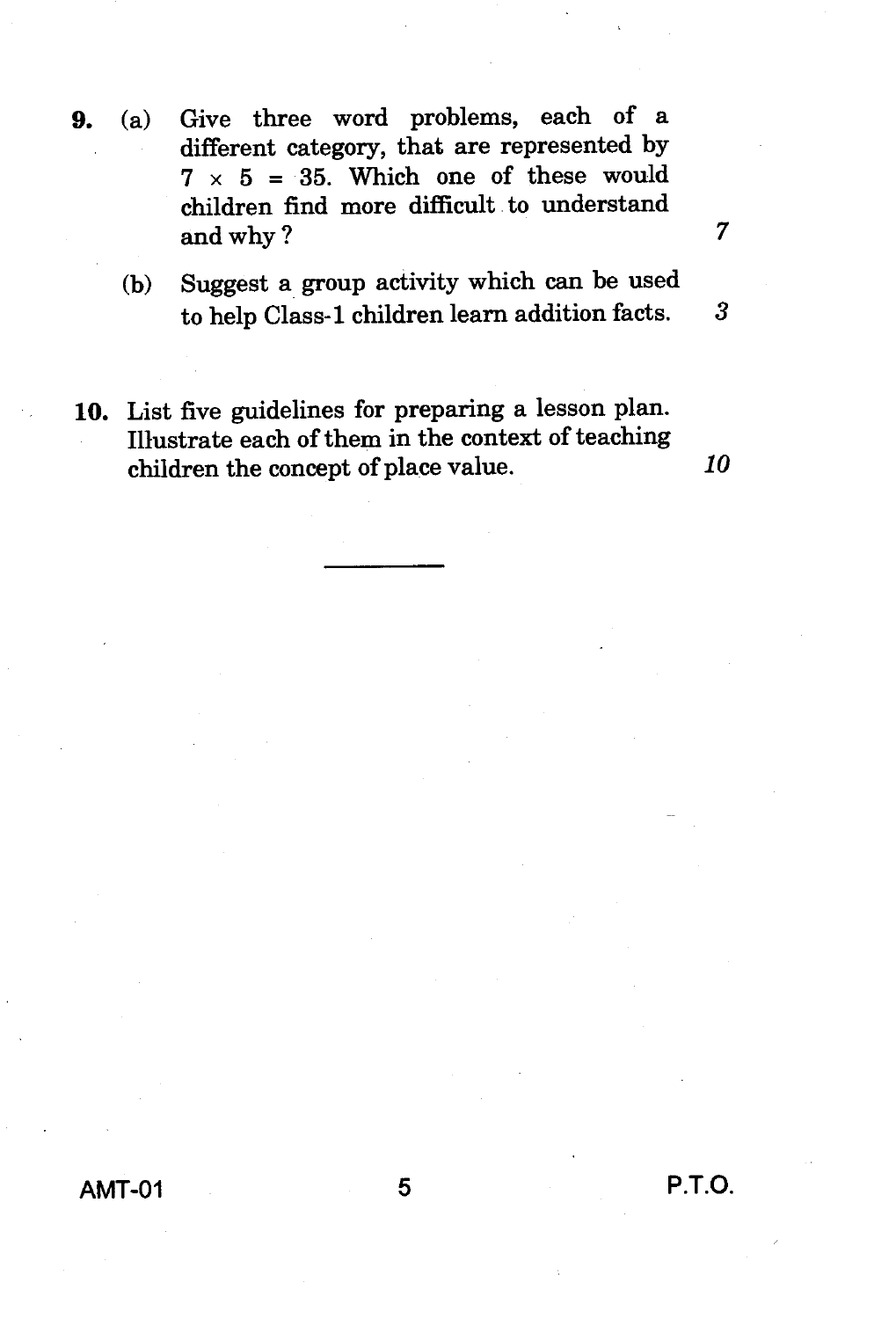ए.एम.टी.-01

स्नातक उपाधि कार्यक्रम (बी.डी.पी.)/प्राइमरी स्कूली गणित सिखाने के तरीके में प्रमाण-पत्र कार्यक्रम

(सी.टी.पी.एम.)

सत्रांत परीक्षा

#### जून, 2014

### (व्यवहारमूलक पाठ्यक्रम)

ए.एम.टी.-01 : प्राइमरी स्कूली गणित सिखाने के तरीके

समय : 3 घण्टे

अधिकतम अंक : 100 कुल का:  $70%$ 

4

 $\boldsymbol{4}$ 

- प्रश्न सं. 1 अनिवार्य है । शेष 9 प्रश्नों में से कोई 8 प्रश्न नोट : कीजिए ।
- (क) मेरी एक मित्र का कहना है कि "रसोई घर में काम करते 1. समय मैं गणित का काफी प्रयोग करती हैं ।" ऐसे 4 विभिन्न तरीकों की सूची बनाइए जिनसे वह रसोई घर में गणित का प्रयोग करती होगी ।
	- (ख) निम्नलिखित में से कौन-से कथन x के सभी मानों के लिए सही हैं जबकि x एक पूर्णांक संख्या है ? अपने उत्तर की पुष्टि कीजिए ।
		- (i) यदि  $y = x^3$ , तब  $y > x$ .
		- (ii) यदि  $y = x + 4$ , तब  $y > x$ .

#### **AMT-01**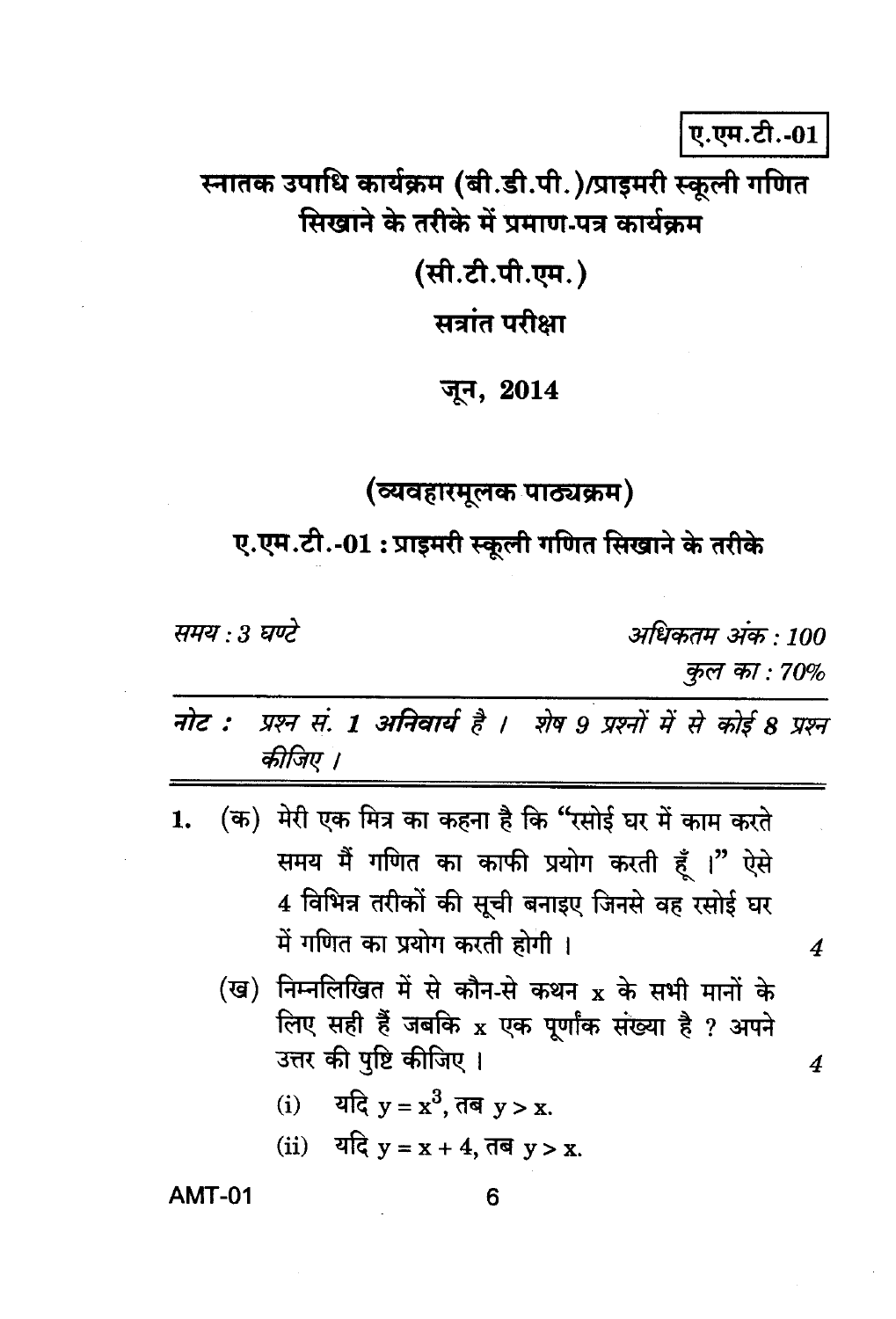- (क) कक्षा-5 के बच्चों में कोण की अवधारणा की समझ का 4. आकलन करने के लिए दो अलग-अलग गतिविधियाँ बताइए ।
	- (ख) जब रागिनी को 2 घंटे 15 मिनट में से 1 घंटा 40 मिनट घटाने को कहा गया, तो उसका उत्तर था 1 घंटा 25 मिनट । उसके इस उत्तर का क्या कारण रहा होगा ? इस ग़लती को सुधारने में आप उसकी मदद कैसे करेंगे ?
	- (ग)  $\frac{4}{5} \frac{1}{3}$  को चित्र द्वारा निरूपित कीजिए ।
- (क) बच्चे को यह विश्वास दिलाने के लिए कि किसी भिन्न 5. से भाग देना उस भिन्न के व्युत्क्रम से गुणा के बराबर है, दो अलग-अलग प्रकार की गतिविधियाँ बताइए ।
	- (ख) संख्याओं का निरूपण करने के लिए द्विआधारी प्रणाली क्या है ? यह कितने अंकों का प्रयोग करती है ? द्विआधारी संख्या प्रणाली में आप संख्या 21 को किस प्रकार निरूपित करेंगे ?
	- एक उदाहरण द्वारा स्पष्ट कीजिए कि गणित एक (ग) सोपानक्रमिक ढंग से संरचित ज्ञान क्षेत्र है।
- (क) निम्नलिखित कथनों को स्पष्ट करने के लिए प्रत्येक का 6. एक-एक उदाहरण, कारण सहित दीजिए:
- 6

 $\overline{4}$ 

 $\boldsymbol{4}$ 

 $\overline{2}$ 

 $\boldsymbol{4}$ 

4

 $\overline{2}$ 

- गिनती न आने पर भी बच्ची संख्याओं के नाम  $(i)$ बोल सकती है।
- औपचारिक स्कूल में आने से पहले बच्चे  $(ii)$ थोड़ा-बहुत गणित जानते हैं।
- (iii) संख्याओं की गुणा को समझने के लिए गुणा के पहाड़ों को समझना महत्त्वपूर्ण है।

**AMT-01**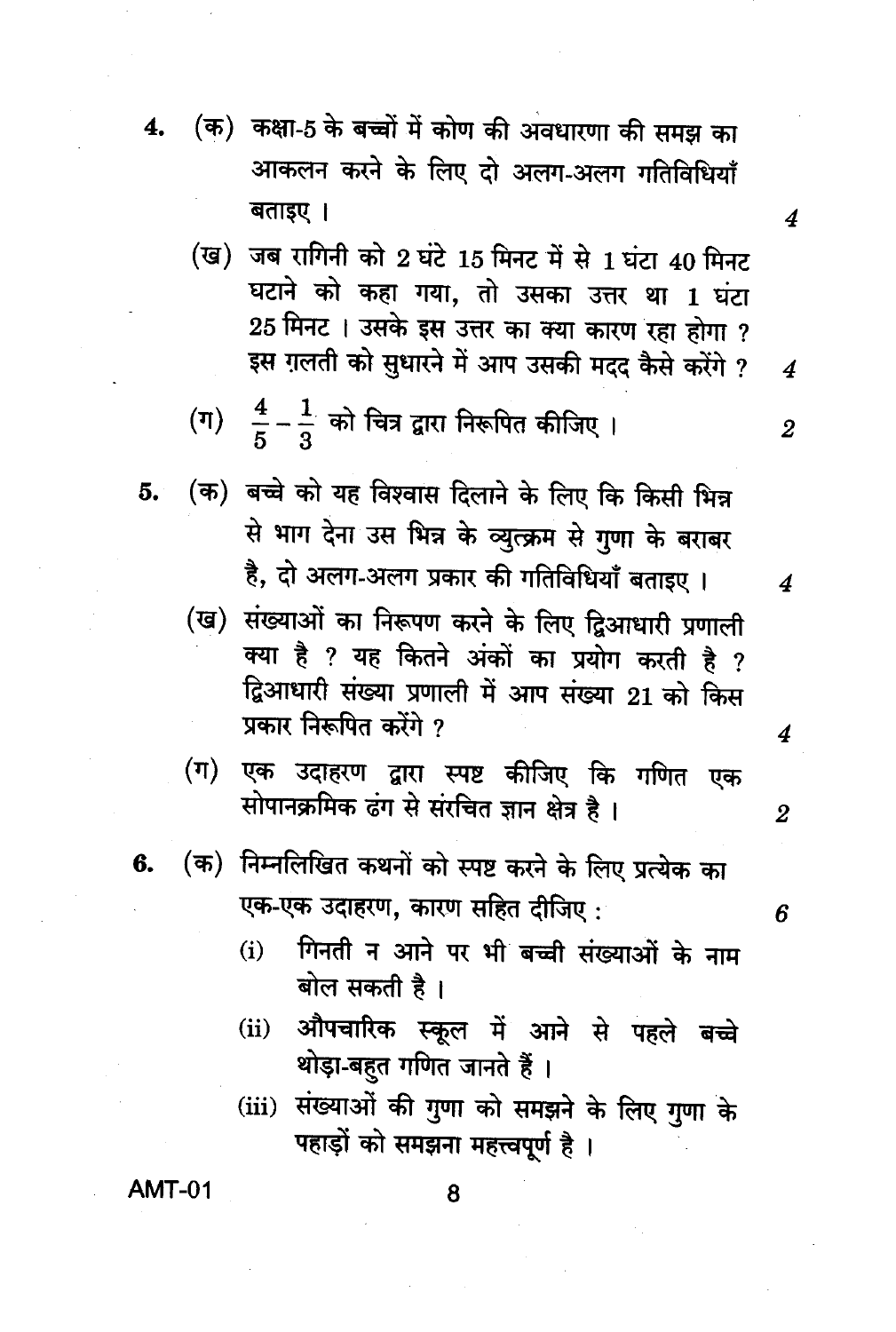- पूर्ण का आधा से आप क्या अर्थ निकालते हैं ?  $(\pi)$  $(i)$ इसका चित्रात्मक निरूपण कीजिए ।
	- कक्षा के 30 बच्चों को भिन्नों के चित्रण में बराबर  $(ii)$ भागों के महत्त्व को समझने में मदद के लिए एक गतिविधि बताइए ।
- (घ) अपने उत्तर के कारण देते हुए बताइए कि निम्नलिखित कथन सही हैं या ग़लत:
	- गणित सिखाने और सीखने को वास्तविक जीवन  $(i)$ के अनुभवों से जोड़ना आवश्यक है ।
	- गणितीय अवधारणाओं की समझ की कमी से  $(ii)$ गणित सीखने पर असर पडता है।
	- (iii) बंद आकृति को बनाने के लिए कम-से-कम 4 सरल रेखाओं की आवश्यकता होती है।
- (क) किसी अवधारणा को सीखने का अ-भा-चि-प्र क्रम क्या  $2.$ है ? कक्षा-4 के बच्चों को दशमलव भिन्नों की अवधारणा सिखाने के संदर्भ में इस क्रम को स्पष्ट कीजिए ।
	- (ख) धारिता और आयतन के बीच अंतर स्पष्ट कीजिए । कक्षा-5 के बच्चों को इस अंतर को समझने में मदद करने के लिए एक गतिविधि तैयार कीजिए ।
- (क) खुली और बंद आकृतियों से आप क्या समझते हैं ? 3. पत्येक के दो भिन्न-भिन्न उदाहरण देकर व्याख्या कीजिए। खुली और बंद आकृतियों में अंतर कर सकने में बच्चों की मदद करने के लिए एक विस्तृत गतिविधि बताइए ।
	- (ख) एक ऐसी स्थिति का उदाहरण दीजिए जिससे यह पता चलता है कि कक्षा-1 के बच्चों में बाएँ और दाएँ को लेकर भ्रम होता है । इस भ्रम को दूर करने में बच्चों की मदद के लिए एक गतिविधि तैयार कीजिए ।

**AMT-01** 

7

P.T.O.

2

4

6

6

4

6

4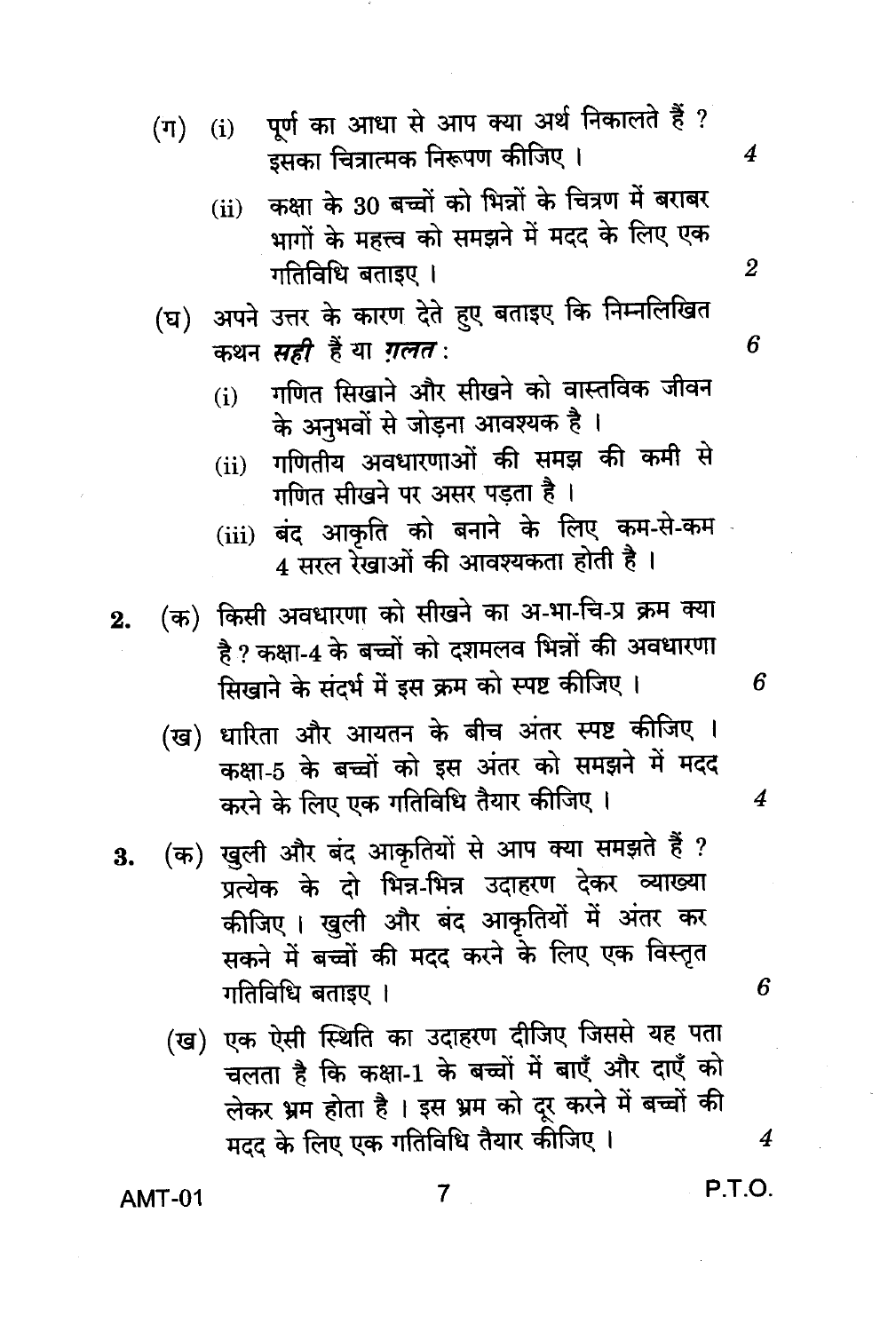- (ख) दोहराव और रट कर सीखने के बीच क्या अन्तर है ? बच्चों को संख्याओं की गुणा से परिचित कराने के संदर्भ में इसकी व्याख्या कीजिए ।
- (क) पाँचवीं कक्षा के छात्र, सुरेश का कहना है कि दीवारें 7.  $\boldsymbol{\mathit{T}}$ , b' और h' वाले एक कमरे की रँगाई में लगने वाले खर्च का पता लगाने के लिए उसे  $l \times {\bf b} \times {\bf h}$  गुणनफल प्राप्त करना होता है और तब रैंगाई में लगने वाला खर्च प्राप्त होता है । क्या आप सुरेश से सहमत हैं ? अपने उत्तर के कारण बताइए । कमरे की रँगाई में होने वाले खर्च का आकलन करने

के लिए आप उसकी मदद किस प्रकार करेंगी ?

- (ख) आयतन नापने की मानक इकाइयाँ क्या हैं ? आयतन नापने के लिए मानक इकाइयों के प्रयोग की क्या आवश्यकता है ?
- (ग) कक्षा-4 के बच्चों को संख्याओं के भाग की अवधारणा से परिचित कराने के लिए दो अलग-अलग गतिविधियाँ बताइए ।
- (क) बच्चों को दूरियों का अनुमान लगाने में मदद के लिए एक बाहरी खेल तैयार कीजिए।
- (ख) यह कहना कि "बच्चों द्वारा की जाने वाली ग़लतियाँ उनके सीखने का एक हिस्सा हैं" से क्या अर्थ है ? संख्याओं की जोड़ के उदाहरणों की मदद से इसे स्पष्ट कीजिए ।
- गणित में निगमनिक तर्क का एक उदाहरण दीजिए।  $(\pi)$
- 'मूर्त से अमूर्त' का क्या अर्थ है ? आकृतियों में सममिति  $(\mathbf{F})$ के संदर्भ में इसकी व्याख्या कीजिए ।  $\overline{2}$

**AMT-01** 

∦ 8.

#### 9

**P.T.O.** 

 $\boldsymbol{4}$ 

4

 $\overline{2}$ 

4

 $\boldsymbol{2}$ 

4

 $\overline{2}$